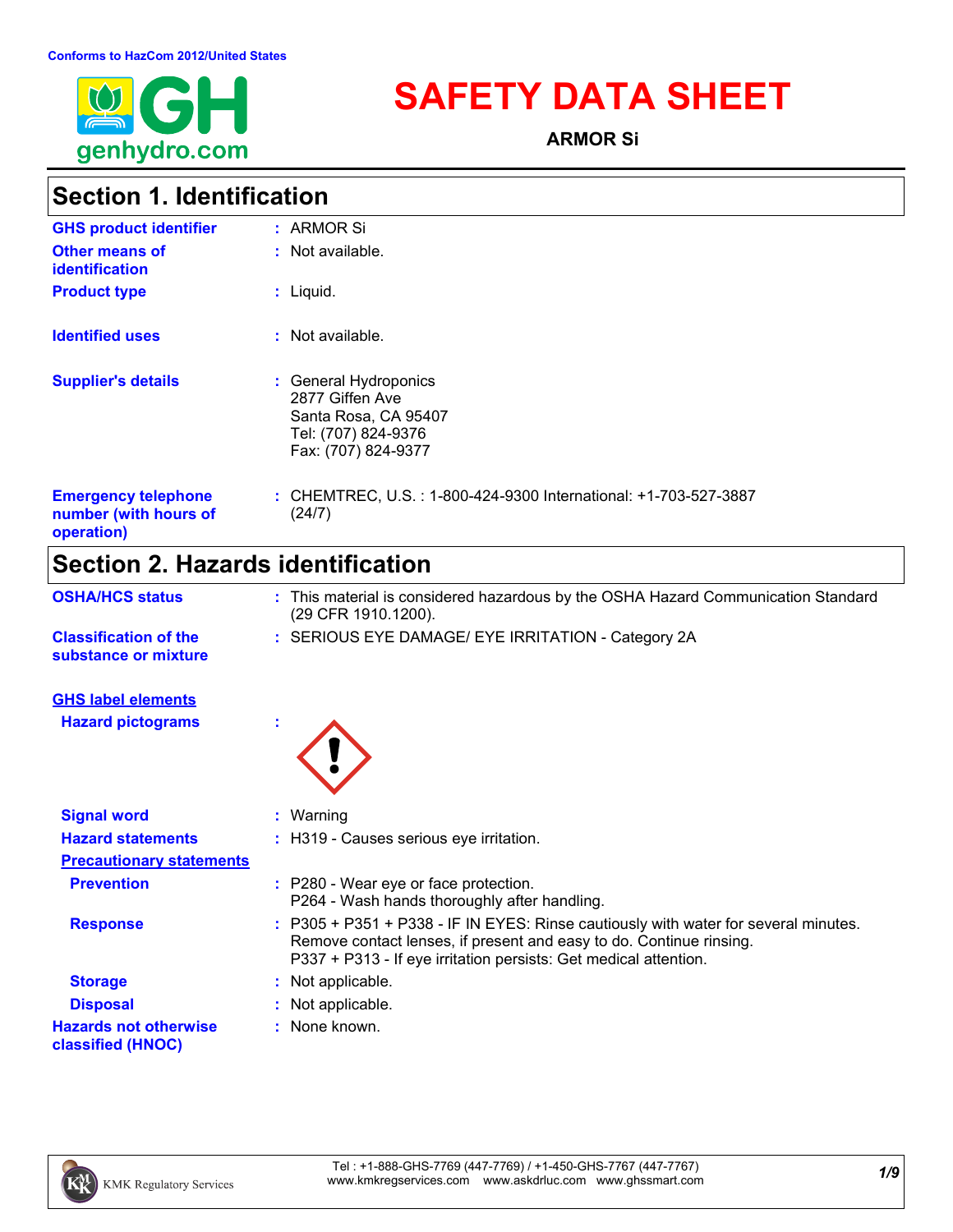

## **Section 3. Composition/information on ingredients**

| Substance/mixture     | $:$ Mixture      |
|-----------------------|------------------|
| <b>Other means of</b> | : Not available. |

**identification**

#### **CAS number/other identifiers**

| <b>CAS number</b> |
|-------------------|
|-------------------|

**:** Not applicable.

**Product code :** Not available.

| <b>Ingredient name</b>       |           | <b>CAS number</b> |
|------------------------------|-----------|-------------------|
| Silicic acid, potassium salt | $10 - 30$ | 1312-76-1         |

Any concentration shown as a range is to protect confidentiality or is due to batch variation.

**There are no additional ingredients present which, within the current knowledge of the supplier and in the concentrations applicable, are classified as hazardous to health or the environment and hence require reporting in this section.**

**Occupational exposure limits, if available, are listed in Section 8.**

### **Section 4. First aid measures**

#### **Description of necessary first aid measures**

| Eye contact         | : Immediately flush eyes with plenty of water, occasionally lifting the upper and lower<br>eyelids. Check for and remove any contact lenses. Continue to rinse for at least 20<br>minutes. Get medical attention.                                                                                                        |
|---------------------|--------------------------------------------------------------------------------------------------------------------------------------------------------------------------------------------------------------------------------------------------------------------------------------------------------------------------|
| <b>Inhalation</b>   | : Remove victim to fresh air and keep at rest in a position comfortable for breathing. If not<br>breathing, if breathing is irregular or if respiratory arrest occurs, provide artificial<br>respiration or oxygen by trained personnel. Maintain an open airway. Get medical<br>attention if symptoms occur.            |
| <b>Skin contact</b> | : Flush contaminated skin with plenty of water. Get medical attention if symptoms occur.<br>Wash clothing before reuse. Clean shoes thoroughly before reuse.                                                                                                                                                             |
| <b>Ingestion</b>    | : Wash out mouth with water. If material has been swallowed and the exposed person is<br>conscious, give small quantities of water to drink. Do not induce vomiting unless<br>directed to do so by medical personnel. Never give anything by mouth to an<br>unconscious person. Get medical attention if symptoms occur. |

|                                       | <b>Most important symptoms/effects, acute and delayed</b>                                  |  |
|---------------------------------------|--------------------------------------------------------------------------------------------|--|
| <b>Potential acute health effects</b> |                                                                                            |  |
| <b>Eye contact</b>                    | : Causes serious eye irritation.                                                           |  |
| <b>Inhalation</b>                     | : No known significant effects or critical hazards.                                        |  |
| <b>Skin contact</b>                   | : No known significant effects or critical hazards.                                        |  |
| <b>Ingestion</b>                      | : No known significant effects or critical hazards.                                        |  |
| <b>Over-exposure signs/symptoms</b>   |                                                                                            |  |
| Eye contact                           | : Adverse symptoms may include the following:<br>pain or irritation<br>watering<br>redness |  |
| <b>Inhalation</b>                     | : No known significant effects or critical hazards.                                        |  |
| <b>Skin contact</b>                   | : No known significant effects or critical hazards.                                        |  |
| <b>Ingestion</b>                      | : No known significant effects or critical hazards.                                        |  |
|                                       |                                                                                            |  |

#### **Indication of immediate medical attention and special treatment needed, if necessary**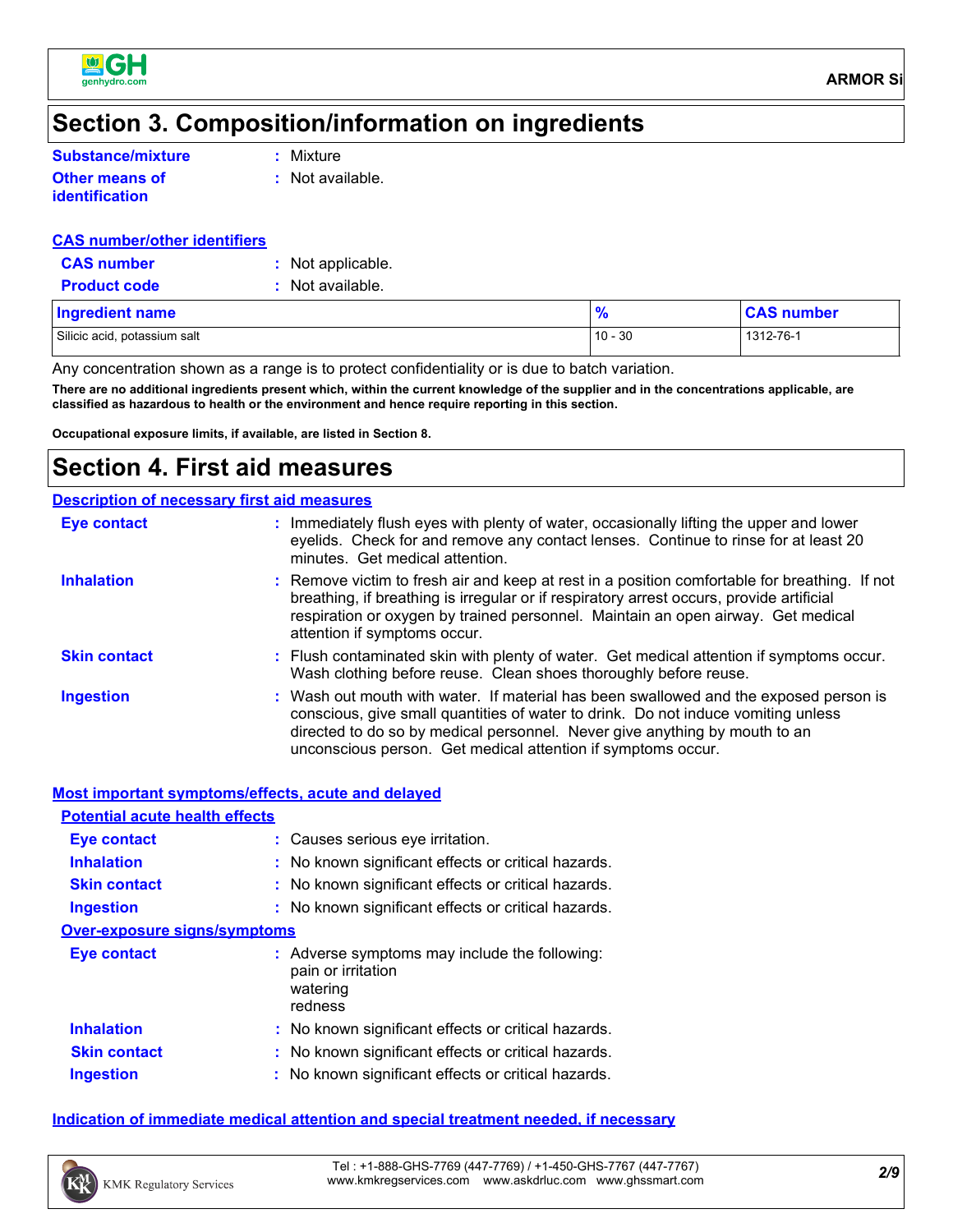

# **Section 4. First aid measures**

| <b>Notes to physician</b>         | : Treat symptomatically. Contact poison treatment specialist immediately if large<br>quantities have been ingested or inhaled. |  |
|-----------------------------------|--------------------------------------------------------------------------------------------------------------------------------|--|
| <b>Specific treatments</b>        | : No specific treatment.                                                                                                       |  |
| <b>Protection of first-aiders</b> | : No special protection is required.                                                                                           |  |

**See toxicological information (Section 11)**

### **Section 5. Fire-fighting measures**

| <b>Extinguishing media</b>                               |                                                                                                                                                                          |
|----------------------------------------------------------|--------------------------------------------------------------------------------------------------------------------------------------------------------------------------|
| <b>Suitable extinguishing</b><br>media                   | : Use an extinguishing agent suitable for the surrounding fire.                                                                                                          |
| <b>Unsuitable extinguishing</b><br>media                 | $:$ None known.                                                                                                                                                          |
| <b>Specific hazards arising</b><br>from the chemical     | : No specific fire or explosion hazard.                                                                                                                                  |
| <b>Hazardous thermal</b><br>decomposition products       | : No specific data.                                                                                                                                                      |
| <b>Special protective actions</b><br>for fire-fighters   | : No special measures are required.                                                                                                                                      |
| <b>Special protective</b><br>equipment for fire-fighters | : Fire-fighters should wear appropriate protective equipment and self-contained breathing<br>apparatus (SCBA) with a full face-piece operated in positive pressure mode. |

# **Section 6. Accidental release measures**

| <b>Personal precautions, protective equipment and emergency procedures</b> |  |                                                                                                                                                                                                                                                                                                                                                                                                                                                                                                                                                                                                                                                                                                              |
|----------------------------------------------------------------------------|--|--------------------------------------------------------------------------------------------------------------------------------------------------------------------------------------------------------------------------------------------------------------------------------------------------------------------------------------------------------------------------------------------------------------------------------------------------------------------------------------------------------------------------------------------------------------------------------------------------------------------------------------------------------------------------------------------------------------|
| For non-emergency<br>personnel                                             |  | : Put on appropriate personal protective equipment.                                                                                                                                                                                                                                                                                                                                                                                                                                                                                                                                                                                                                                                          |
|                                                                            |  | For emergency responders : If specialized clothing is required to deal with the spillage, take note of any information in<br>Section 8 on suitable and unsuitable materials. See also the information in "For non-<br>emergency personnel".                                                                                                                                                                                                                                                                                                                                                                                                                                                                  |
| <b>Environmental precautions</b>                                           |  | : Avoid dispersal of spilled material and runoff and contact with soil, waterways, drains<br>and sewers. Inform the relevant authorities if the product has caused environmental<br>pollution (sewers, waterways, soil or air).                                                                                                                                                                                                                                                                                                                                                                                                                                                                              |
| <b>Methods and materials for containment and cleaning up</b>               |  |                                                                                                                                                                                                                                                                                                                                                                                                                                                                                                                                                                                                                                                                                                              |
| <b>Spill</b>                                                               |  | : Stop leak if without risk. Move containers from spill area. Approach release from<br>upwind. Prevent entry into sewers, water courses, basements or confined areas. Wash<br>spillages into an effluent treatment plant or proceed as follows. Contain and collect<br>spillage with non-combustible, absorbent material e.g. sand, earth, vermiculite or<br>diatomaceous earth and place in container for disposal according to local regulations<br>(see Section 13). Dispose of via a licensed waste disposal contractor. Contaminated<br>absorbent material may pose the same hazard as the spilled product. Note: see Section<br>1 for emergency contact information and Section 13 for waste disposal. |

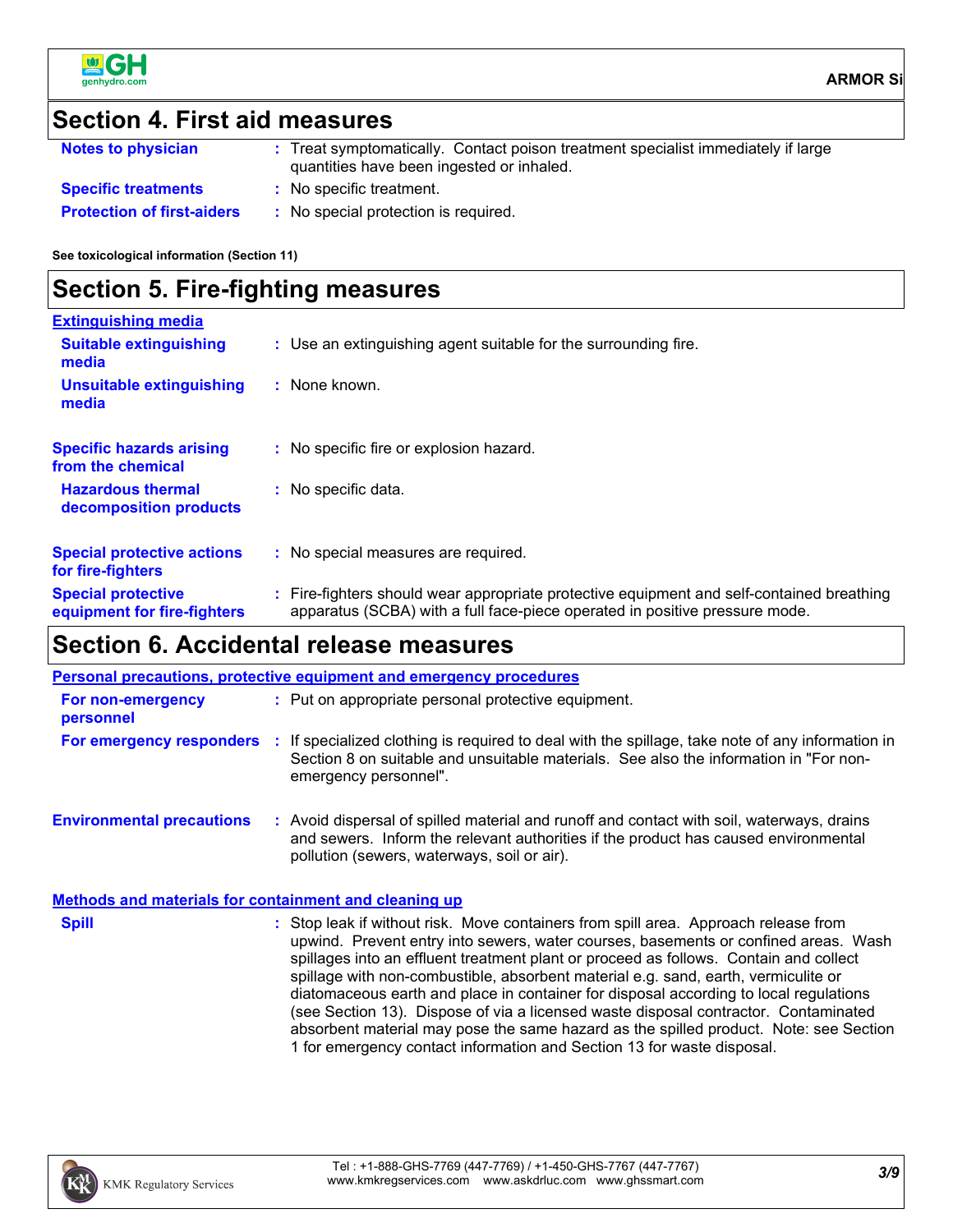

# **Section 7. Handling and storage**

### **Precautions for safe handling**

| <b>Protective measures</b>                                                       | : Put on appropriate personal protective equipment (see Section 8). Do not ingest. Avoid<br>contact with eyes, skin and clothing. Avoid breathing vapor or mist. Keep in the original<br>container or an approved alternative made from a compatible material, kept tightly<br>closed when not in use. Empty containers retain product residue and can be hazardous.<br>Do not reuse container.                                                                                                               |
|----------------------------------------------------------------------------------|---------------------------------------------------------------------------------------------------------------------------------------------------------------------------------------------------------------------------------------------------------------------------------------------------------------------------------------------------------------------------------------------------------------------------------------------------------------------------------------------------------------|
| <b>Advice on general</b><br>occupational hygiene                                 | : Eating, drinking and smoking should be prohibited in areas where this material is<br>handled, stored and processed. Workers should wash hands and face before eating,<br>drinking and smoking. See also Section 8 for additional information on hygiene<br>measures.                                                                                                                                                                                                                                        |
| <b>Conditions for safe storage,</b><br>including any<br><i>incompatibilities</i> | : Store in accordance with local regulations. Store in original container protected from<br>direct sunlight in a dry, cool and well-ventilated area, away from incompatible materials<br>(see Section 10) and food and drink. Keep container tightly closed and sealed until<br>ready for use. Containers that have been opened must be carefully resealed and kept<br>upright to prevent leakage. Do not store in unlabeled containers. Use appropriate<br>containment to avoid environmental contamination. |

## **Section 8. Exposure controls/personal protection**

| <b>Control parameters</b>                  |                                                                                                                                                                                                                                                                                                                                                                                                   |
|--------------------------------------------|---------------------------------------------------------------------------------------------------------------------------------------------------------------------------------------------------------------------------------------------------------------------------------------------------------------------------------------------------------------------------------------------------|
| <b>Occupational exposure limits</b>        |                                                                                                                                                                                                                                                                                                                                                                                                   |
| None.                                      |                                                                                                                                                                                                                                                                                                                                                                                                   |
| <b>Appropriate engineering</b><br>controls | : Good general ventilation should be sufficient to control worker exposure to airborne<br>contaminants.                                                                                                                                                                                                                                                                                           |
| <b>Environmental exposure</b><br>controls  | : Emissions from ventilation or work process equipment should be checked to ensure<br>they comply with the requirements of environmental protection legislation.                                                                                                                                                                                                                                  |
| <b>Individual protection measures</b>      |                                                                                                                                                                                                                                                                                                                                                                                                   |
| <b>Hygiene measures</b>                    | : Wash hands, forearms and face thoroughly after handling chemical products, before<br>eating, smoking and using the lavatory and at the end of the working period.<br>Appropriate techniques should be used to remove potentially contaminated clothing.<br>Wash contaminated clothing before reusing. Ensure that eyewash stations and safety<br>showers are close to the workstation location. |
| <b>Eye/face protection</b>                 | : Safety eyewear complying with an approved standard should be used when a risk<br>assessment indicates this is necessary to avoid exposure to liquid splashes, mists,<br>gases or dusts. If contact is possible, the following protection should be worn, unless<br>the assessment indicates a higher degree of protection: chemical splash goggles.                                             |
| <b>Skin protection</b>                     |                                                                                                                                                                                                                                                                                                                                                                                                   |
| <b>Hand protection</b>                     | : Chemical-resistant, impervious gloves complying with an approved standard should be<br>worn at all times when handling chemical products if a risk assessment indicates this is<br>necessary.                                                                                                                                                                                                   |
| <b>Body protection</b>                     | : Personal protective equipment for the body should be selected based on the task being<br>performed and the risks involved and should be approved by a specialist before<br>handling this product.                                                                                                                                                                                               |
| <b>Other skin protection</b>               | : Appropriate footwear and any additional skin protection measures should be selected<br>based on the task being performed and the risks involved and should be approved by a<br>specialist before handling this product.                                                                                                                                                                         |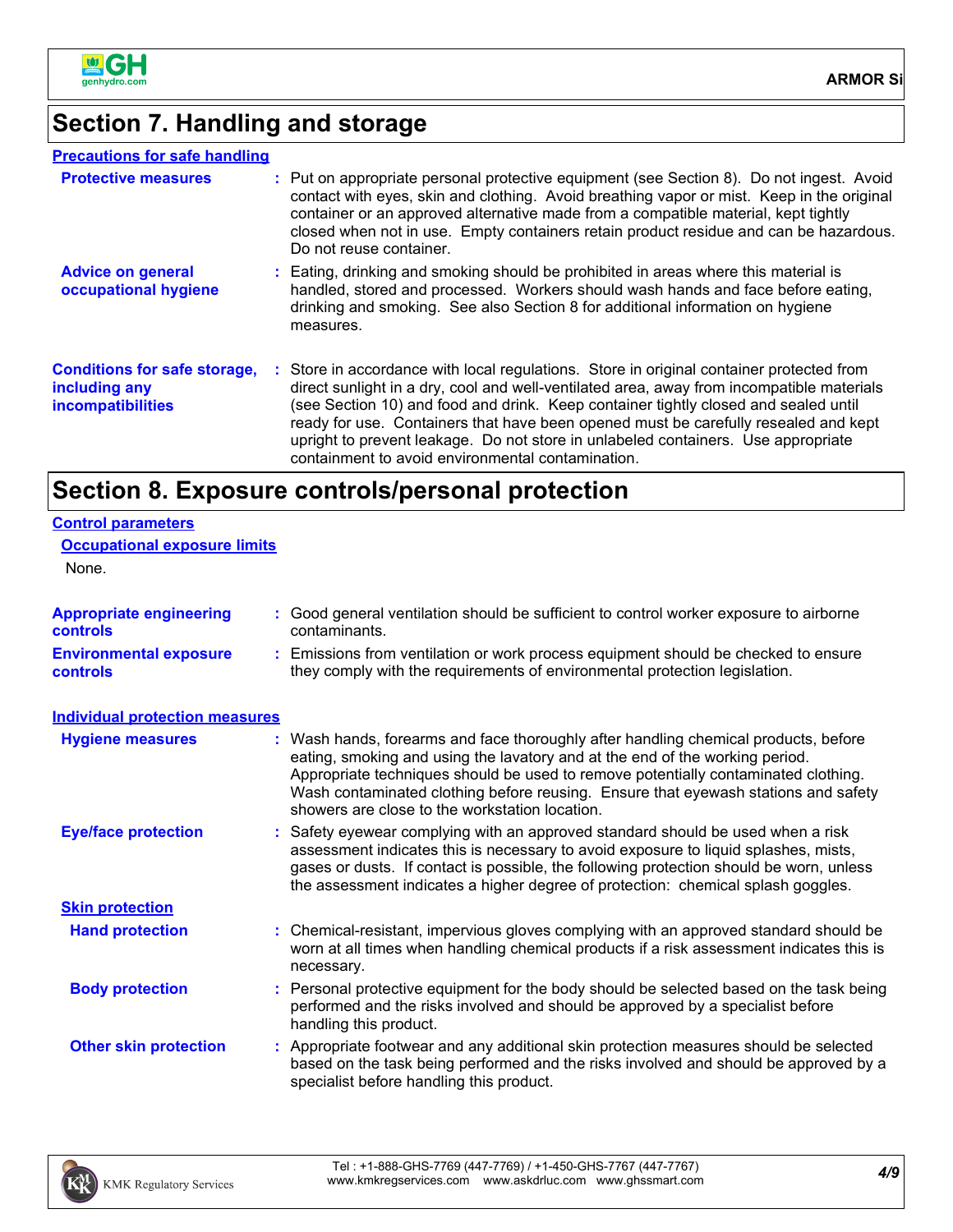

### **Section 8. Exposure controls/personal protection**

```
Respiratory protection :
```
Use a properly fitted, air-purifying or supplied air respirator complying with an approved standard if a risk assessment indicates this is necessary. Respirator selection must be based on known or anticipated exposure levels, the hazards of the product and the safe working limits of the selected respirator.

## **Section 9. Physical and chemical properties**

| <u>Appearance</u>                                      |                      |
|--------------------------------------------------------|----------------------|
| <b>Physical state</b>                                  | Liquid.<br>t         |
| <b>Color</b>                                           | Not available.<br>t  |
| Odor                                                   | Not available.       |
| <b>Odor threshold</b>                                  | Not available.       |
| рH                                                     | Not available.       |
| <b>Melting point</b>                                   | Not available.       |
| <b>Boiling point</b>                                   | Not available.<br>t. |
| <b>Flash point</b>                                     | Not available.       |
| <b>Evaporation rate</b>                                | Not available.       |
| <b>Flammability (solid, gas)</b>                       | Not available.<br>t. |
| <b>Lower and upper explosive</b><br>(flammable) limits | Not available.<br>÷. |
| <b>Vapor pressure</b>                                  | Not available.<br>t  |
| <b>Vapor density</b>                                   | Not available.       |
| <b>Relative density</b>                                | Not available.       |
| <b>Solubility</b>                                      | Soluble in water.    |
| <b>Partition coefficient: n-</b><br>octanol/water      | Not available.<br>t. |
| <b>Auto-ignition temperature</b>                       | Not available.<br>t. |
| <b>Decomposition temperature</b>                       | Not available.       |
| <b>Viscosity</b>                                       | Not available.       |
| <b>Volatility</b>                                      | Not available.<br>ř. |

### **Section 10. Stability and reactivity**

| <b>Reactivity</b>                            | : No specific test data related to reactivity available for this product or its ingredients.              |
|----------------------------------------------|-----------------------------------------------------------------------------------------------------------|
| <b>Chemical stability</b>                    | : The product is stable.                                                                                  |
| <b>Possibility of hazardous</b><br>reactions | : Under normal conditions of storage and use, hazardous reactions will not occur.                         |
| <b>Conditions to avoid</b>                   | : No specific data.                                                                                       |
| <b>Incompatible materials</b>                | : Reactive or incompatible with the following materials: Hypochlorites, oxidizing materials.              |
| <b>Hazardous decomposition</b><br>products   | : Under normal conditions of storage and use, hazardous decomposition products should<br>not be produced. |

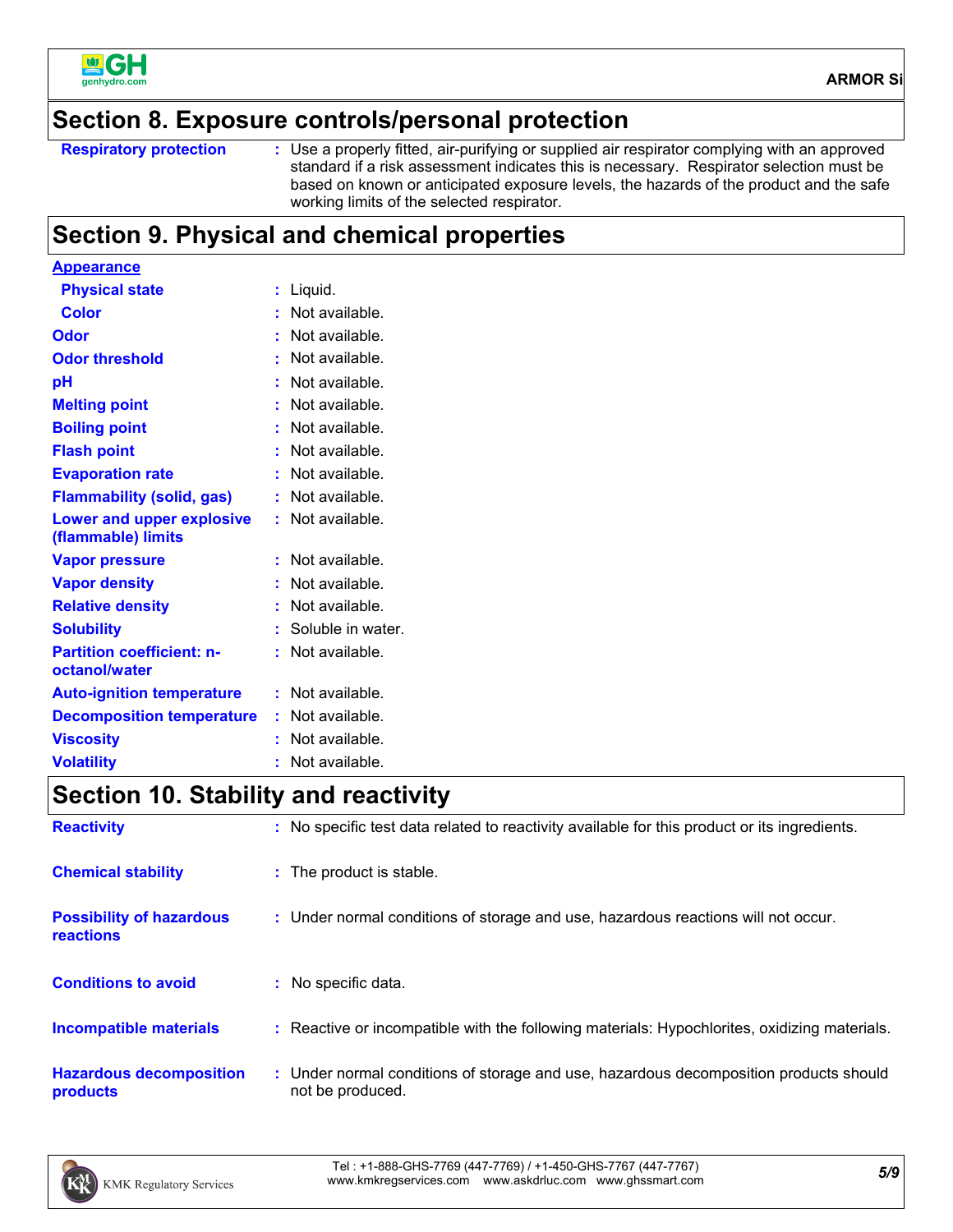

# **Section 11. Toxicological information**

| <b>Information on toxicological effects</b>               |                                                                                            |                 |                             |                              |
|-----------------------------------------------------------|--------------------------------------------------------------------------------------------|-----------------|-----------------------------|------------------------------|
| <b>Acute toxicity</b>                                     |                                                                                            |                 |                             |                              |
| There is no data available.                               |                                                                                            |                 |                             |                              |
| <b>Irritation/Corrosion</b>                               |                                                                                            |                 |                             |                              |
| There is no data available.                               |                                                                                            |                 |                             |                              |
| <b>Sensitization</b>                                      |                                                                                            |                 |                             |                              |
| There is no data available.                               |                                                                                            |                 |                             |                              |
| <b>Carcinogenicity</b>                                    |                                                                                            |                 |                             |                              |
| There is no data available.                               |                                                                                            |                 |                             |                              |
| <b>Specific target organ toxicity (single exposure)</b>   |                                                                                            |                 |                             |                              |
| <b>Name</b>                                               |                                                                                            | <b>Category</b> | <b>Route of</b><br>exposure | <b>Target organs</b>         |
| Silicic acid, potassium salt                              |                                                                                            | Category 3      | Not applicable.             | Respiratory tract irritation |
| <b>Specific target organ toxicity (repeated exposure)</b> |                                                                                            |                 |                             |                              |
| There is no data available.                               |                                                                                            |                 |                             |                              |
| <b>Aspiration hazard</b>                                  |                                                                                            |                 |                             |                              |
| There is no data available.                               |                                                                                            |                 |                             |                              |
|                                                           |                                                                                            |                 |                             |                              |
| <b>Information on the likely</b><br>routes of exposure    | : Dermal contact. Eye contact. Inhalation. Ingestion.                                      |                 |                             |                              |
| <b>Potential acute health effects</b>                     |                                                                                            |                 |                             |                              |
| <b>Eye contact</b>                                        | : Causes serious eye irritation.                                                           |                 |                             |                              |
| <b>Inhalation</b>                                         | No known significant effects or critical hazards.                                          |                 |                             |                              |
| <b>Skin contact</b>                                       | No known significant effects or critical hazards.                                          |                 |                             |                              |
| <b>Ingestion</b>                                          | : No known significant effects or critical hazards.                                        |                 |                             |                              |
|                                                           |                                                                                            |                 |                             |                              |
|                                                           | <b>Symptoms related to the physical, chemical and toxicological characteristics</b>        |                 |                             |                              |
| <b>Eye contact</b>                                        | : Adverse symptoms may include the following:<br>pain or irritation<br>watering<br>redness |                 |                             |                              |
| <b>Inhalation</b>                                         | No known significant effects or critical hazards.                                          |                 |                             |                              |
| <b>Skin contact</b>                                       | No known significant effects or critical hazards.                                          |                 |                             |                              |
| <b>Ingestion</b>                                          | : No known significant effects or critical hazards.                                        |                 |                             |                              |
|                                                           |                                                                                            |                 |                             |                              |
|                                                           | Delayed and immediate effects and also chronic effects from short and long term exposure   |                 |                             |                              |
| <b>Short term exposure</b>                                |                                                                                            |                 |                             |                              |
| <b>Potential immediate</b><br>effects                     | : No known significant effects or critical hazards.                                        |                 |                             |                              |
| <b>Potential delayed effects</b>                          | : No known significant effects or critical hazards.                                        |                 |                             |                              |
| <b>Long term exposure</b>                                 |                                                                                            |                 |                             |                              |
| <b>Potential immediate</b><br>effects                     | : No known significant effects or critical hazards.                                        |                 |                             |                              |
| <b>Potential delayed effects</b>                          | : No known significant effects or critical hazards.                                        |                 |                             |                              |
| <b>Potential chronic health effects</b>                   |                                                                                            |                 |                             |                              |

*6/9* Tel : +1-888-GHS-7769 (447-7769) / +1-450-GHS-7767 (447-7767) www.kmkregservices.com www.askdrluc.com www.ghssmart.com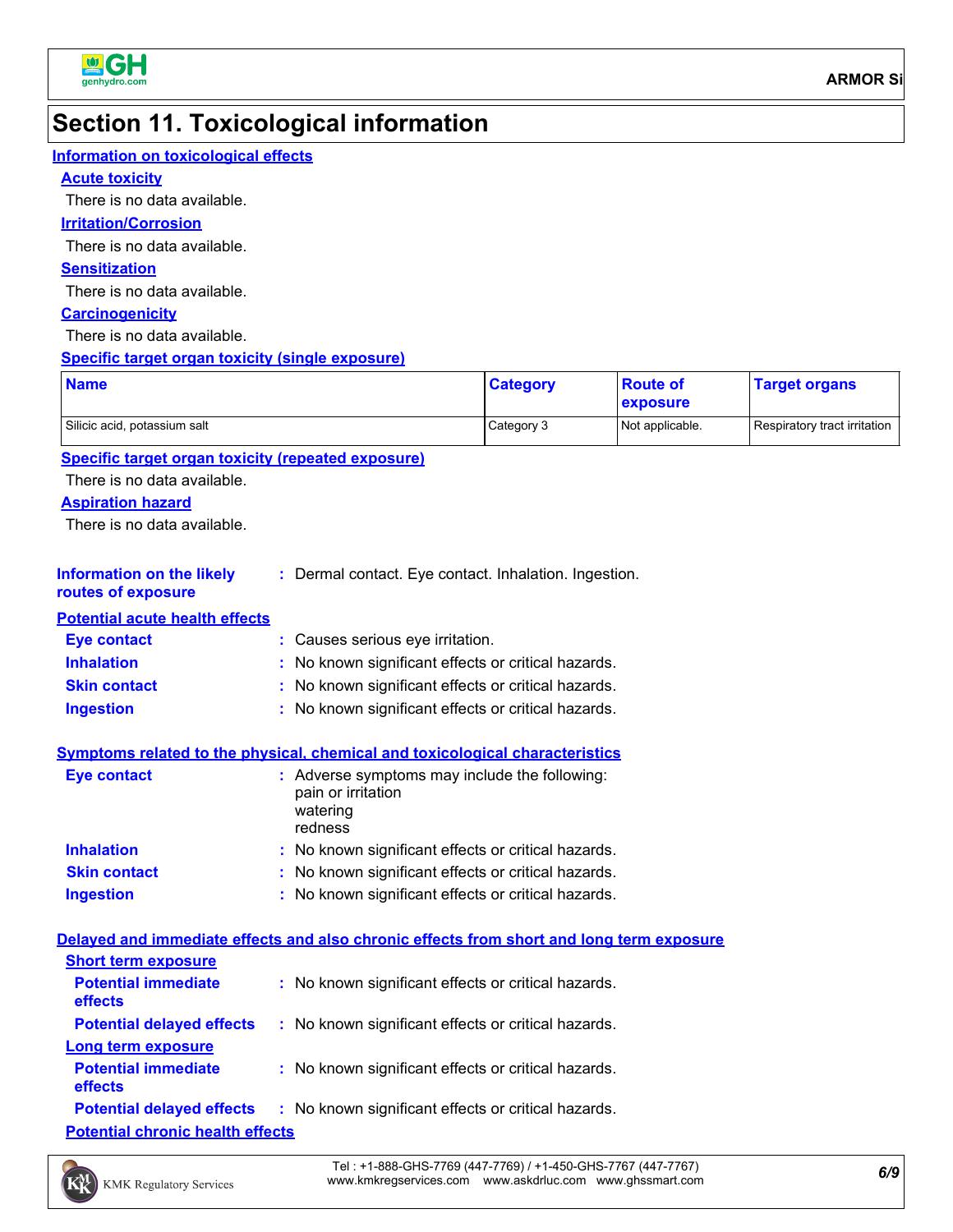

### **Section 11. Toxicological information**

| <b>General</b>               | : No known significant effects or critical hazards. |
|------------------------------|-----------------------------------------------------|
| <b>Carcinogenicity</b>       | : No known significant effects or critical hazards. |
| <b>Mutagenicity</b>          | : No known significant effects or critical hazards. |
| <b>Teratogenicity</b>        | : No known significant effects or critical hazards. |
| <b>Developmental effects</b> | : No known significant effects or critical hazards. |
| <b>Fertility effects</b>     | : No known significant effects or critical hazards. |
|                              |                                                     |

### **Numerical measures of toxicity**

**Acute toxicity estimates**

There is no data available.

### **Section 12. Ecological information**

#### **Toxicity**

There is no data available.

#### **Persistence and degradability**

There is no data available.

#### **Bioaccumulative potential**

| There is no data available.                             |                               |
|---------------------------------------------------------|-------------------------------|
| <b>Mobility in soil</b>                                 |                               |
| <b>Soil/water partition</b><br><b>coefficient (Koc)</b> | : There is no data available. |

- 
- **Other adverse effects** : No known significant effects or critical hazards.

### **Section 13. Disposal considerations**

**Disposal methods :**

The generation of waste should be avoided or minimized wherever possible. Disposal of this product, solutions and any by-products should comply with the requirements of environmental protection and waste disposal legislation and any regional local authority requirements. Dispose of surplus and non-recyclable products via a licensed waste disposal contractor. Waste should not be disposed of untreated to the sewer unless fully compliant with the requirements of all authorities with jurisdiction. Waste packaging should be recycled. Incineration or landfill should only be considered when recycling is not feasible. This material and its container must be disposed of in a safe way. Care should be taken when handling empty containers that have not been cleaned or rinsed out. Empty containers or liners may retain some product residues. Avoid dispersal of spilled material and runoff and contact with soil, waterways, drains and sewers.

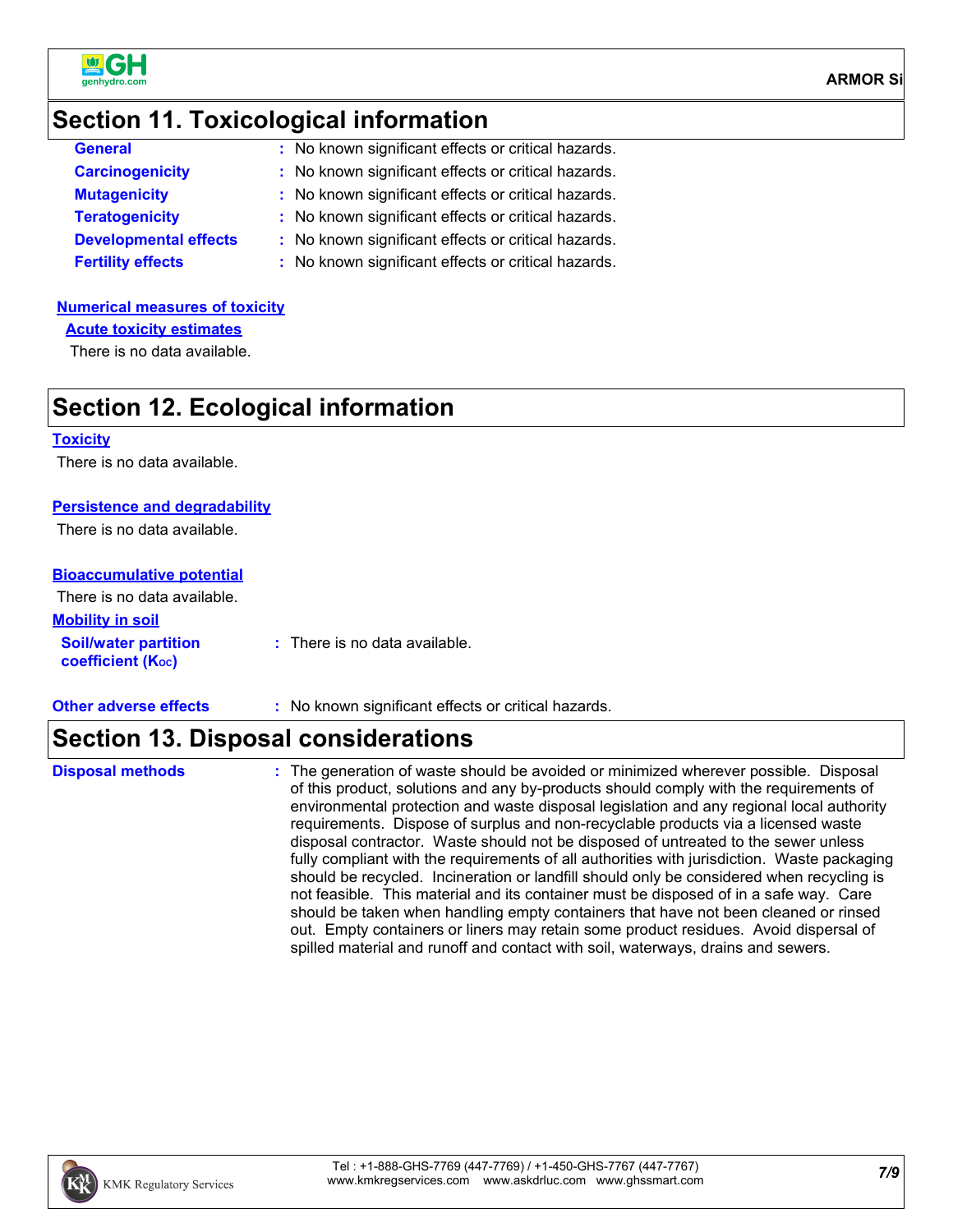

### **Section 14. Transport information**

|                                      | <b>DOT Classification</b> | <b>IMDG</b>              | <b>IATA</b>              |
|--------------------------------------|---------------------------|--------------------------|--------------------------|
| <b>UN number</b>                     | Not regulated.            | Not regulated.           | Not regulated.           |
| <b>UN proper</b><br>shipping name    |                           |                          |                          |
| <b>Transport</b><br>hazard class(es) |                           | $\overline{\phantom{0}}$ |                          |
| <b>Packing group</b>                 | $\overline{\phantom{a}}$  | $\overline{\phantom{0}}$ | $\overline{\phantom{0}}$ |
| <b>Environmental</b><br>hazards      | No.                       | No.                      | No.                      |
| <b>Additional</b><br>information     |                           |                          |                          |

**AERG :** Not applicable

**Special precautions for user Transport within user's premises:** always transport in closed containers that are **:** upright and secure. Ensure that persons transporting the product know what to do in the event of an accident or spillage.

**Transport in bulk according to Annex II of MARPOL 73/78 and the IBC Code :** Not available.

### **Section 15. Regulatory information**

**U.S. Federal regulations : TSCA 8(a) CDR Exempt/Partial exemption**: Not determined **United States inventory (TSCA 8b)**: All components are listed or exempted.

| <b>Clean Air Act Section 112 : Not listed</b><br>(b) Hazardous Air<br><b>Pollutants (HAPs)</b> |                 |
|------------------------------------------------------------------------------------------------|-----------------|
| <b>Clean Air Act Section 602</b><br><b>Class I Substances</b>                                  | : Not listed    |
| <b>Clean Air Act Section 602</b><br><b>Class II Substances</b>                                 | : Not listed    |
| <b>DEA List I Chemicals</b><br>(Precursor Chemicals)                                           | : Not listed    |
| <b>DEA List II Chemicals</b><br><b>(Essential Chemicals)</b>                                   | : Not listed    |
| <b>SARA 302/304</b>                                                                            |                 |
| <b>Composition/information on ingredients</b>                                                  |                 |
| No products were found.<br>SARA 304 RQ                                                         | Not applicable. |

- **SARA 311/312**
- 
- **Classification :** Immediate (acute) health hazard



*8/9* Tel : +1-888-GHS-7769 (447-7769) / +1-450-GHS-7767 (447-7767) www.kmkregservices.com www.askdrluc.com www.ghssmart.com